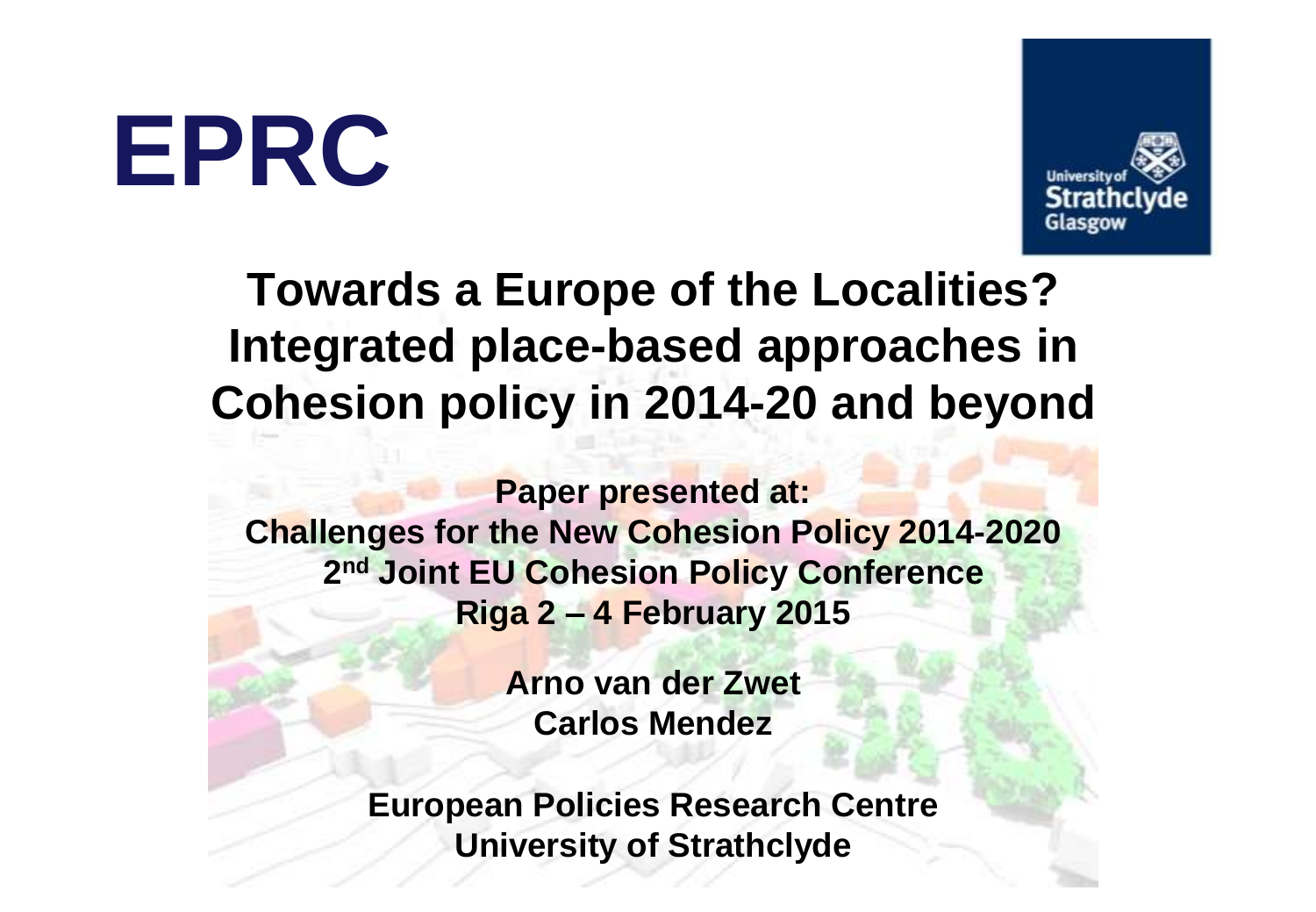

- Theorising the role of localities in Cohesion policy
- Expectations
- Methodology
- Empirical analysis
	- Territorial objectives
	- Territorial instruments
	- Territorial targeting and selection
	- Governance and implementation of territorial instruments
	- Informal governance framework
- Main challenges and opportunties
- Conclusions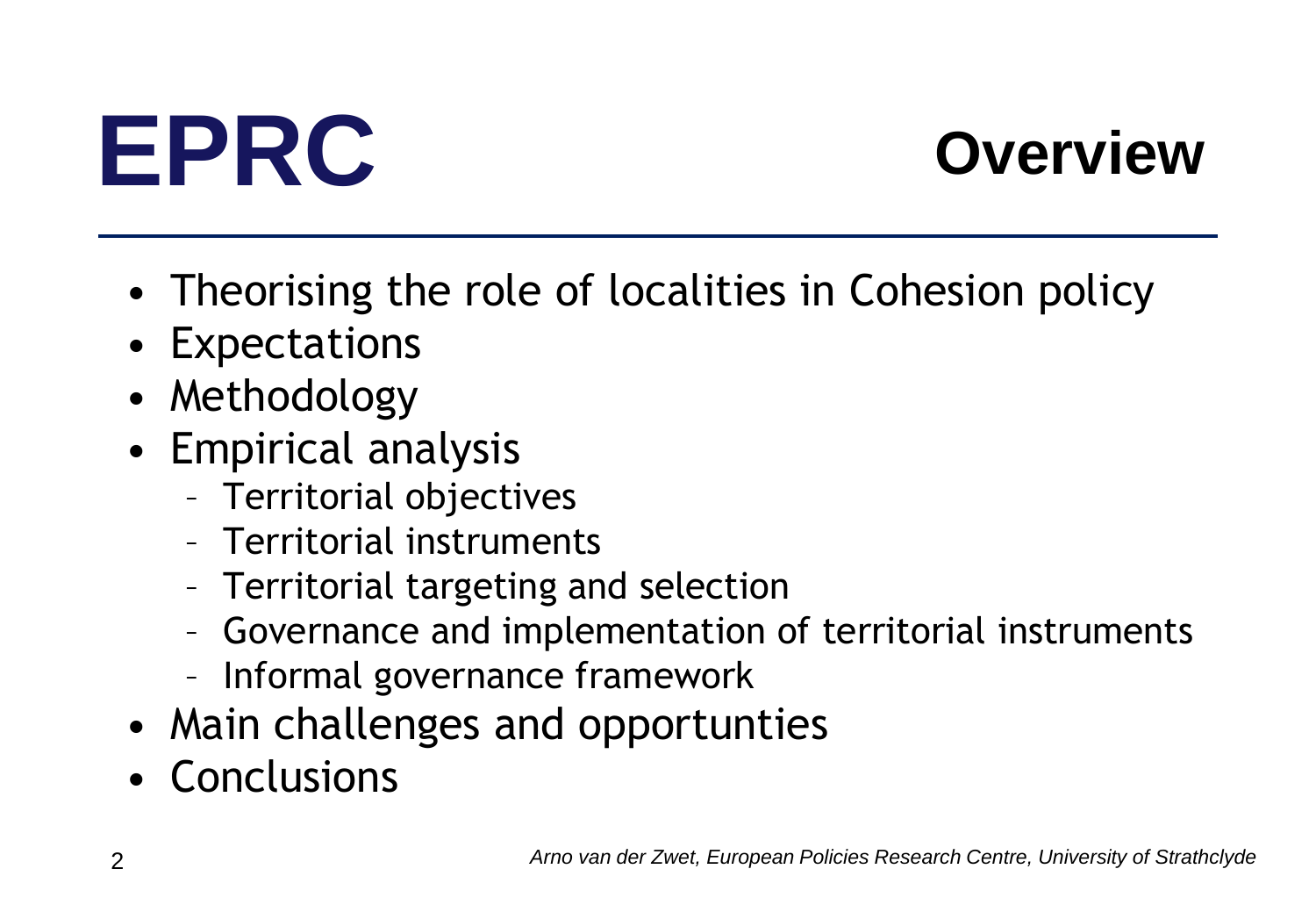## **EPRC Theorising the role of localities in Cohesion policy delivery**

- **MLG** sharing competencies between different levels of government
- **New regionalism**  substantive changes in the nature of policy intervention due to complexities of policy delivery in a globalised world
- **Place-based approaches**  mix of local understanding and external knowledge to tackle development challenges
- **New localism**  increased complexity of delivery of interventions requires devolving power away from central control to local democratic structures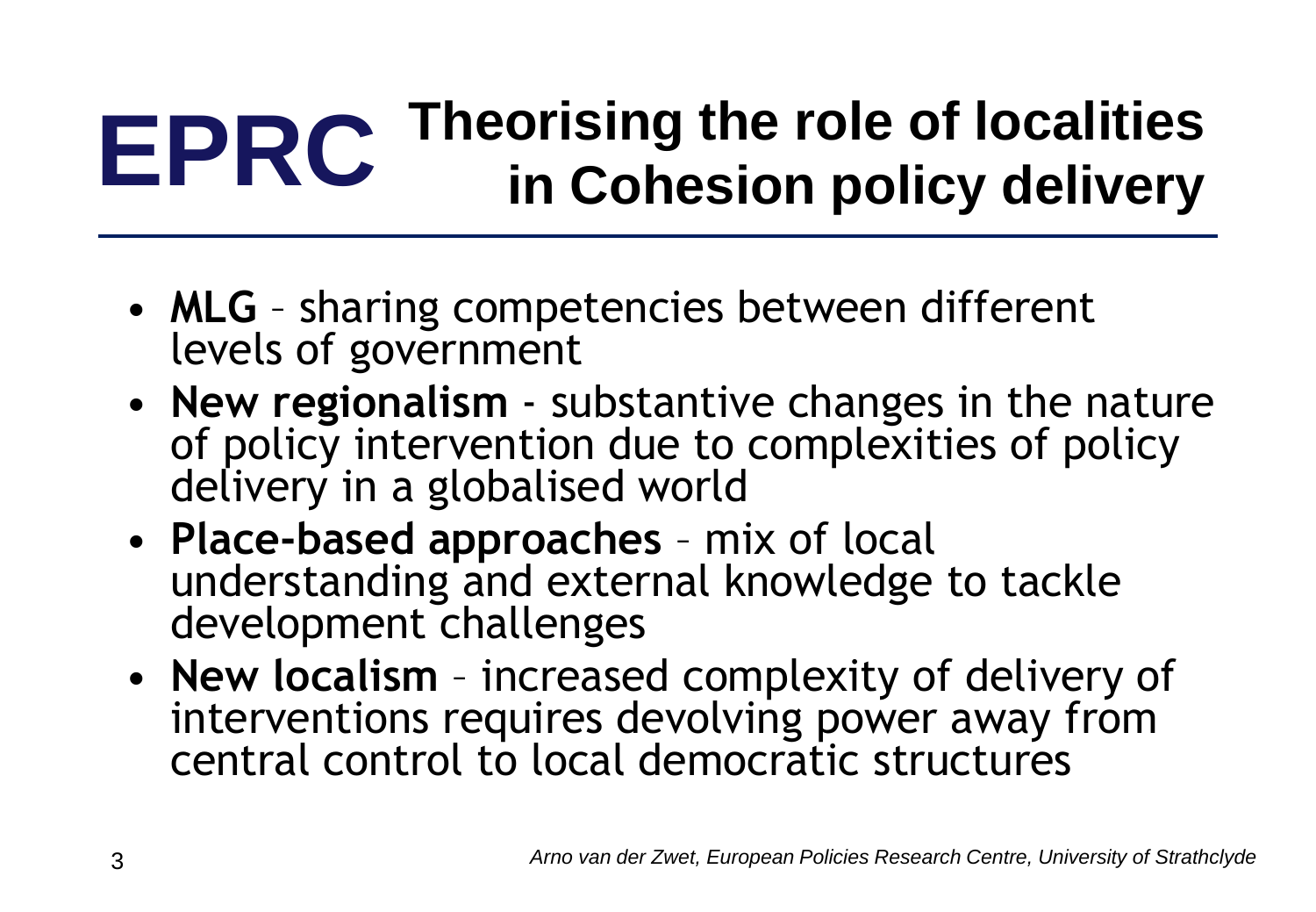### **EPRC Does the territorial dimension in EU Cohesion policy represent a paradigm shift?**

- Rationale for development of territorial dimension
	- Effective and efficient delivery of public policy requires local involvement
	- More influence for localities in decision making structures
- Implementation expectations
	- No change central authorities remain in control of most aspects of the implementation process
	- Radical change– significant increase responsibilities for localities in different aspects of policy delivery ( strategic development, implementation and management)
	- Patchwork of change differences between and within Member States). What explains these differences?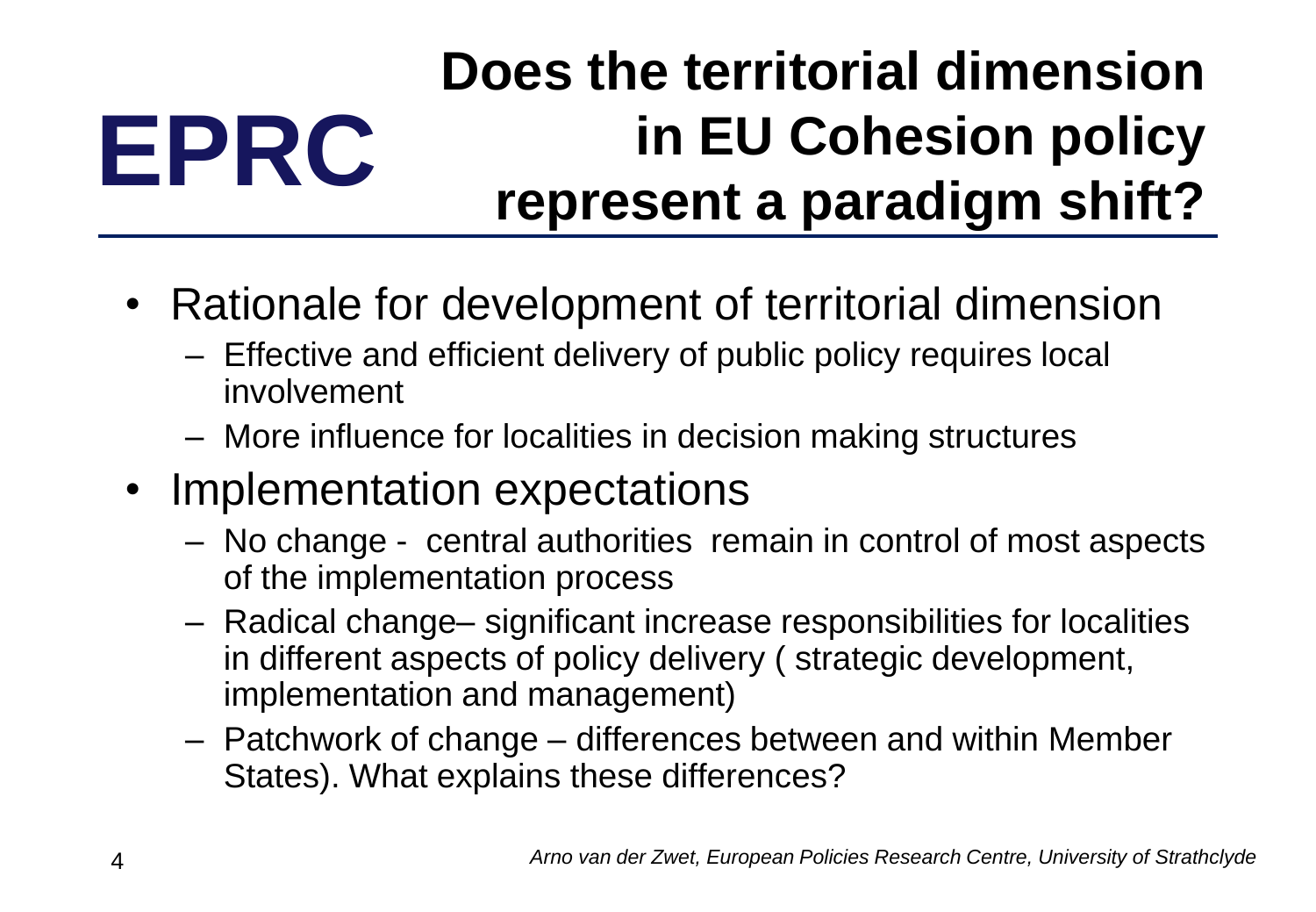## **EPRC Research and knowledge exchange network**

One of the longest-running knowledge-exchange networks on Structural Funds in the EU, set up in 1996

IQ-Net is a network which:

- brings together Structural Funds **managing authorities and implementing bodies** from across the EU
- involves a structured **programme of knowledge exchange**  research and debate on the design, management and evalŭation of programmes
- enables programme managers and their partnerships to **exchange experience and share good practice**

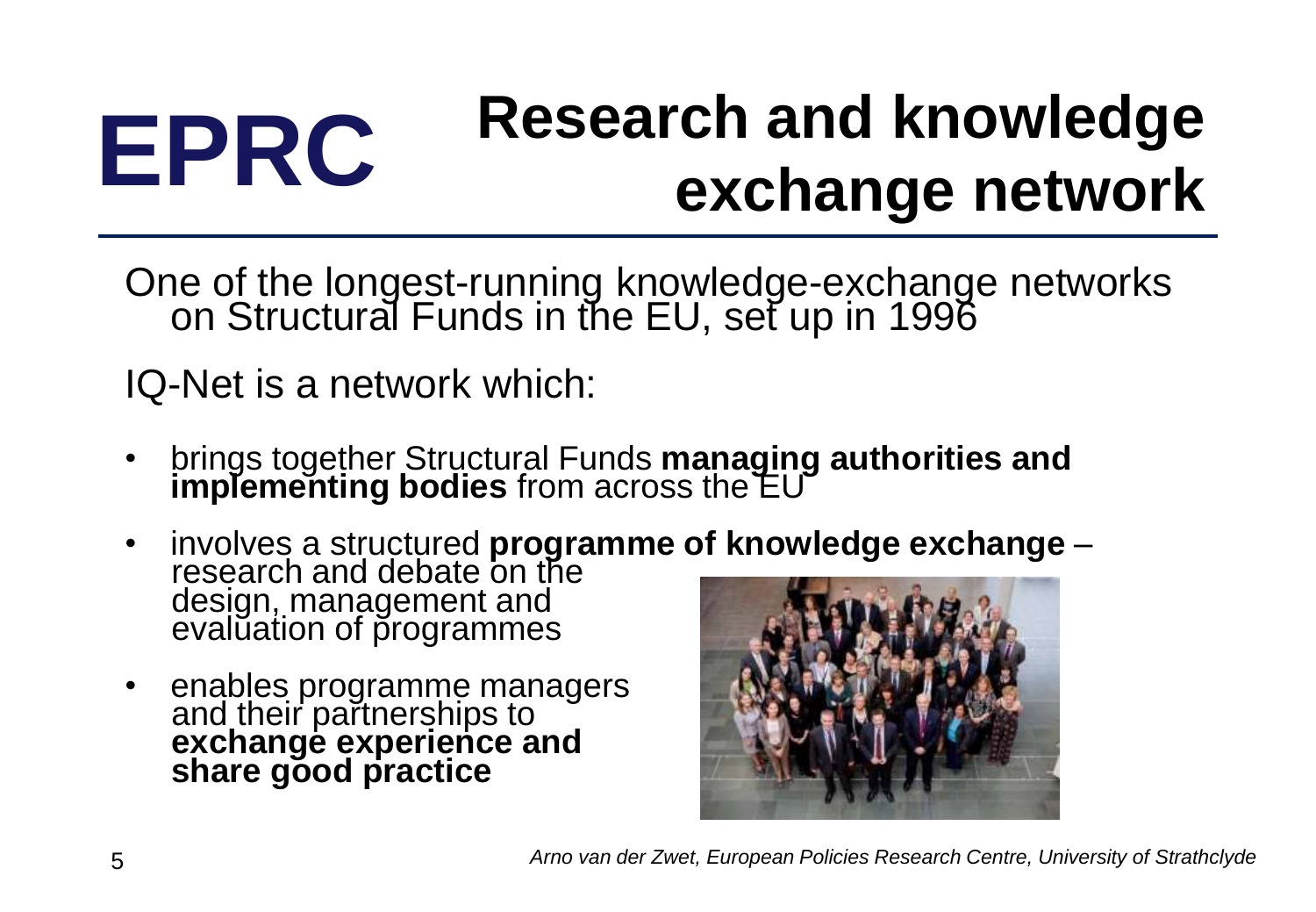## **EPRC Case study programmes**

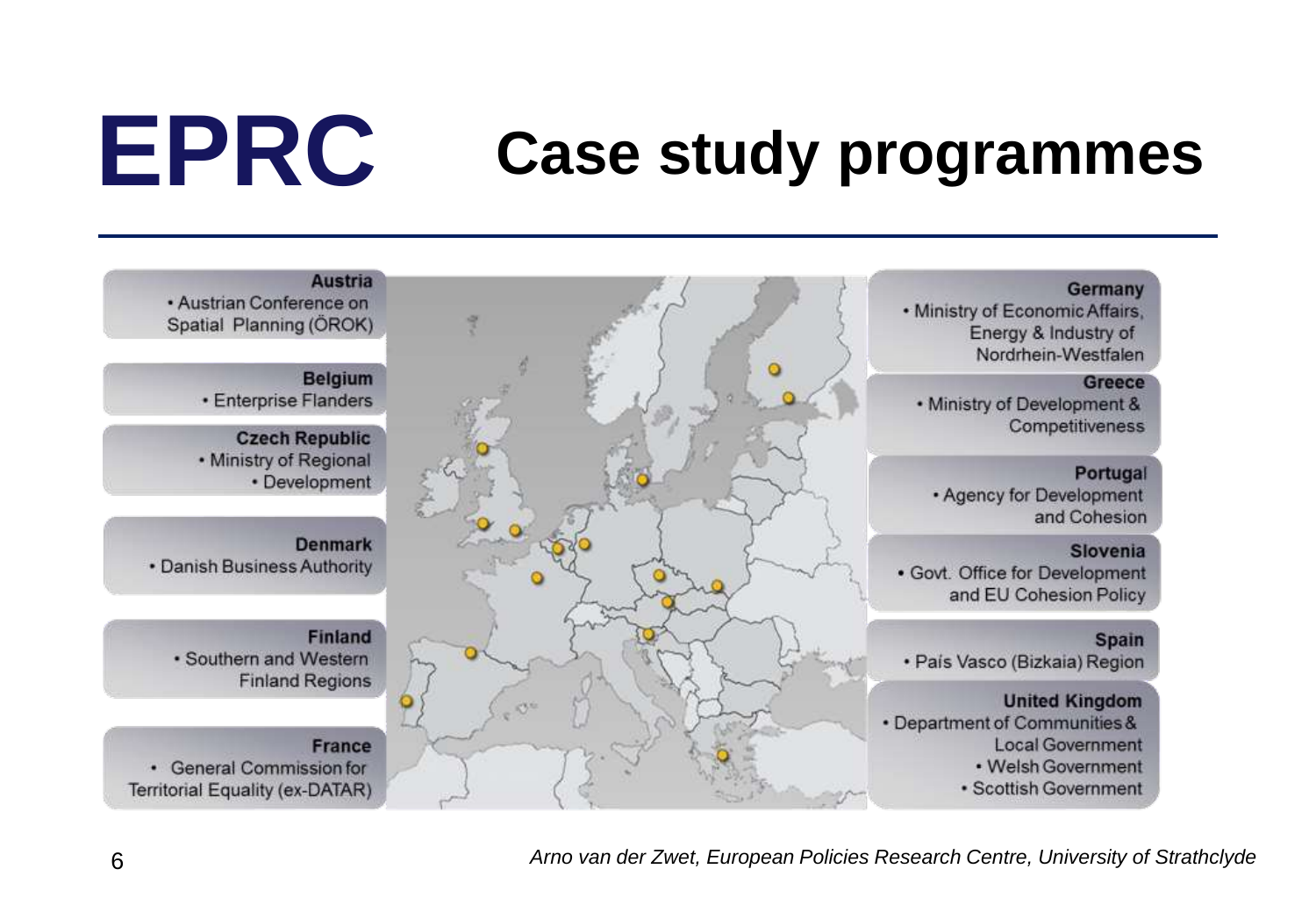## **EPRC Framework of Analysis**

- the territorial objectives set out in the treaties, partnership agreements, operational programmes;
- the instruments set out in the new regulatory framework (e.g. SUD, ITI and CLLD);
- the extent of territorial targeting and selection of eligible localities;
- the implementation and governance of territorial instruments, and
- the informal EU governance in relation to the territorial dimension.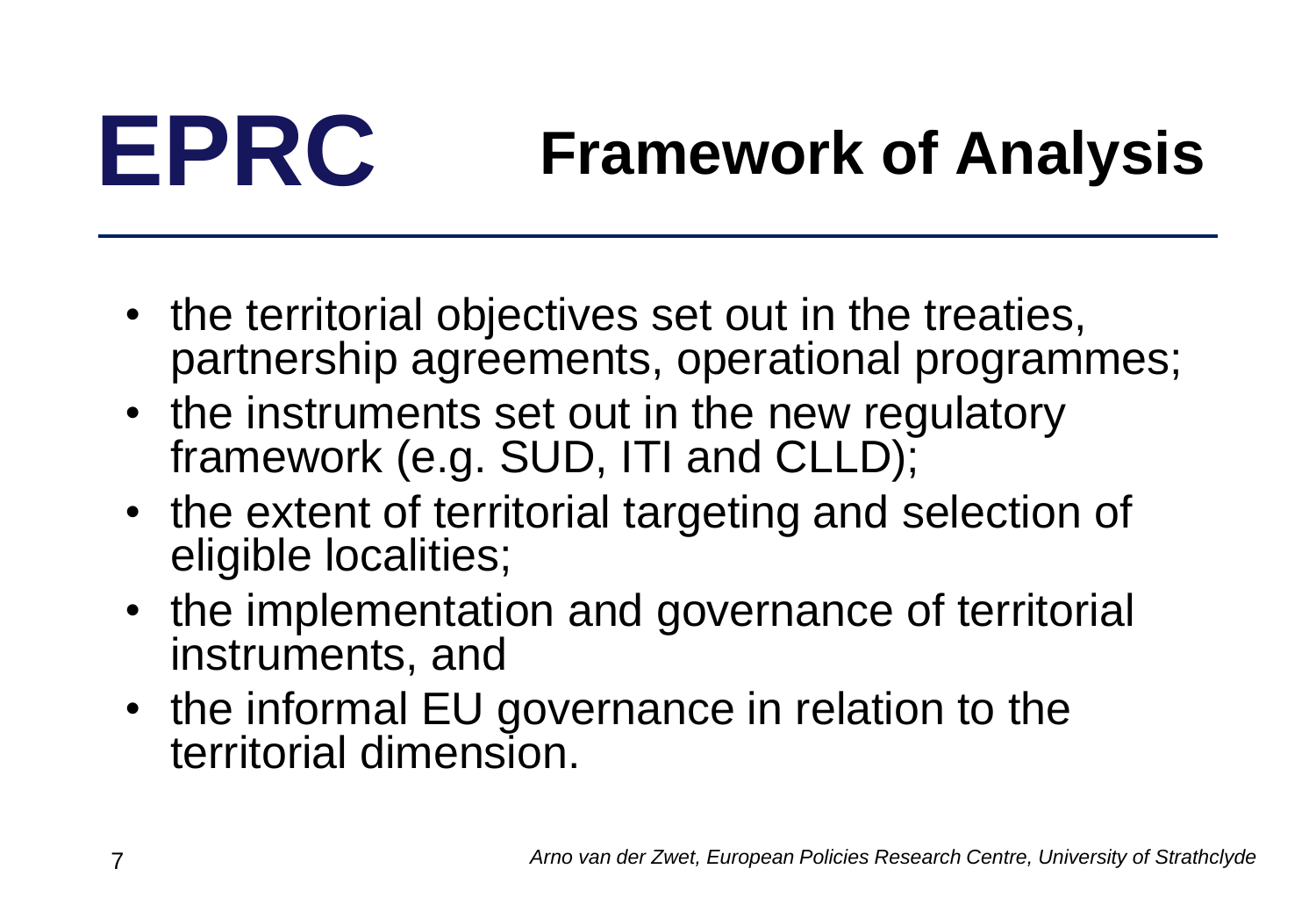## **EPRC Objectives of territorial dimension**

- Increased focus on the territorial dimension
- An important and obligatory feature in the partnership agreements

But…

• Throughout the Cohesion policy framework a sectoral logic prevails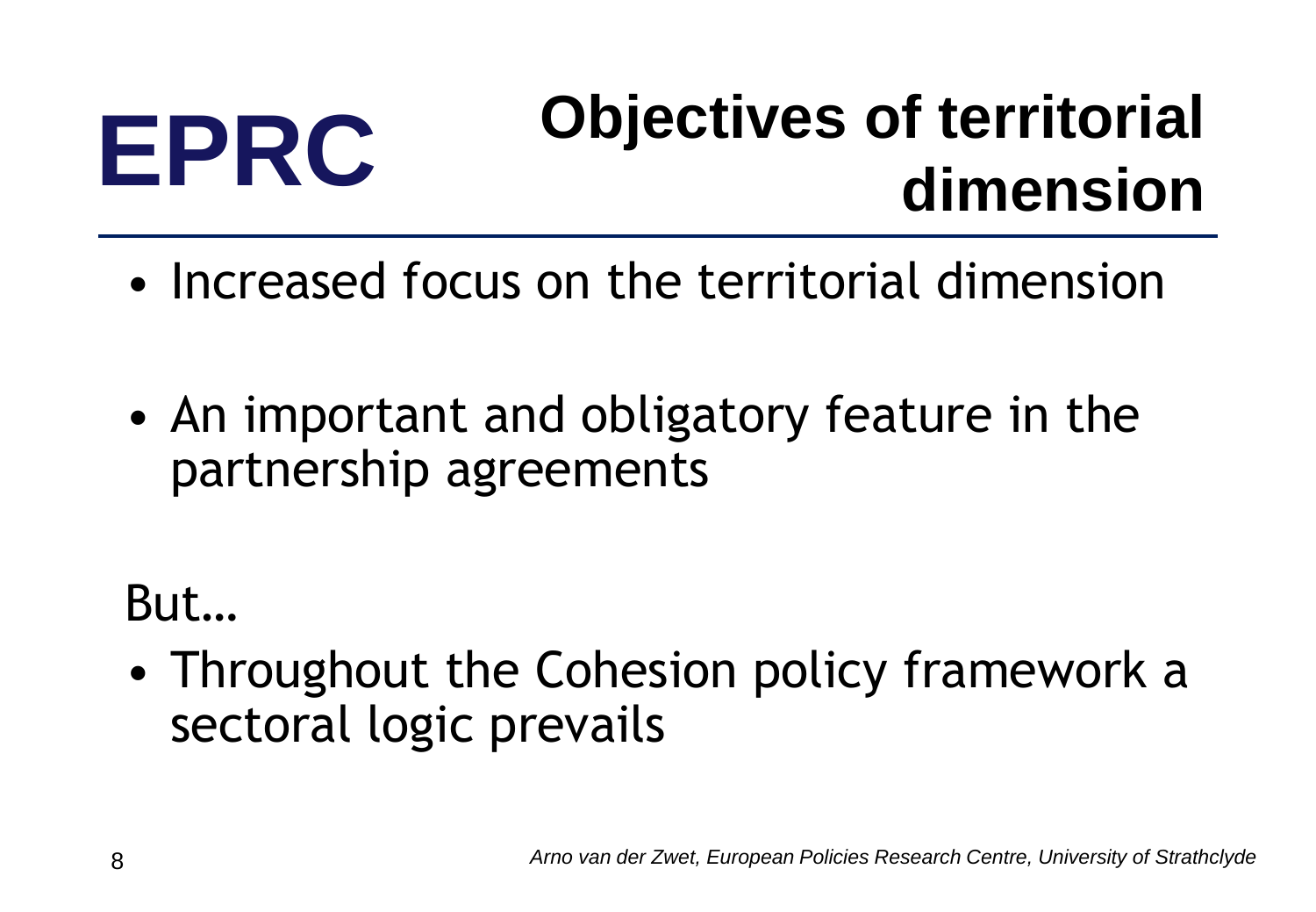# **EPRC Territorial instruments/ tools**



9 *Arno van der Zwet, European Policies Research Centre, University of Strathclyde*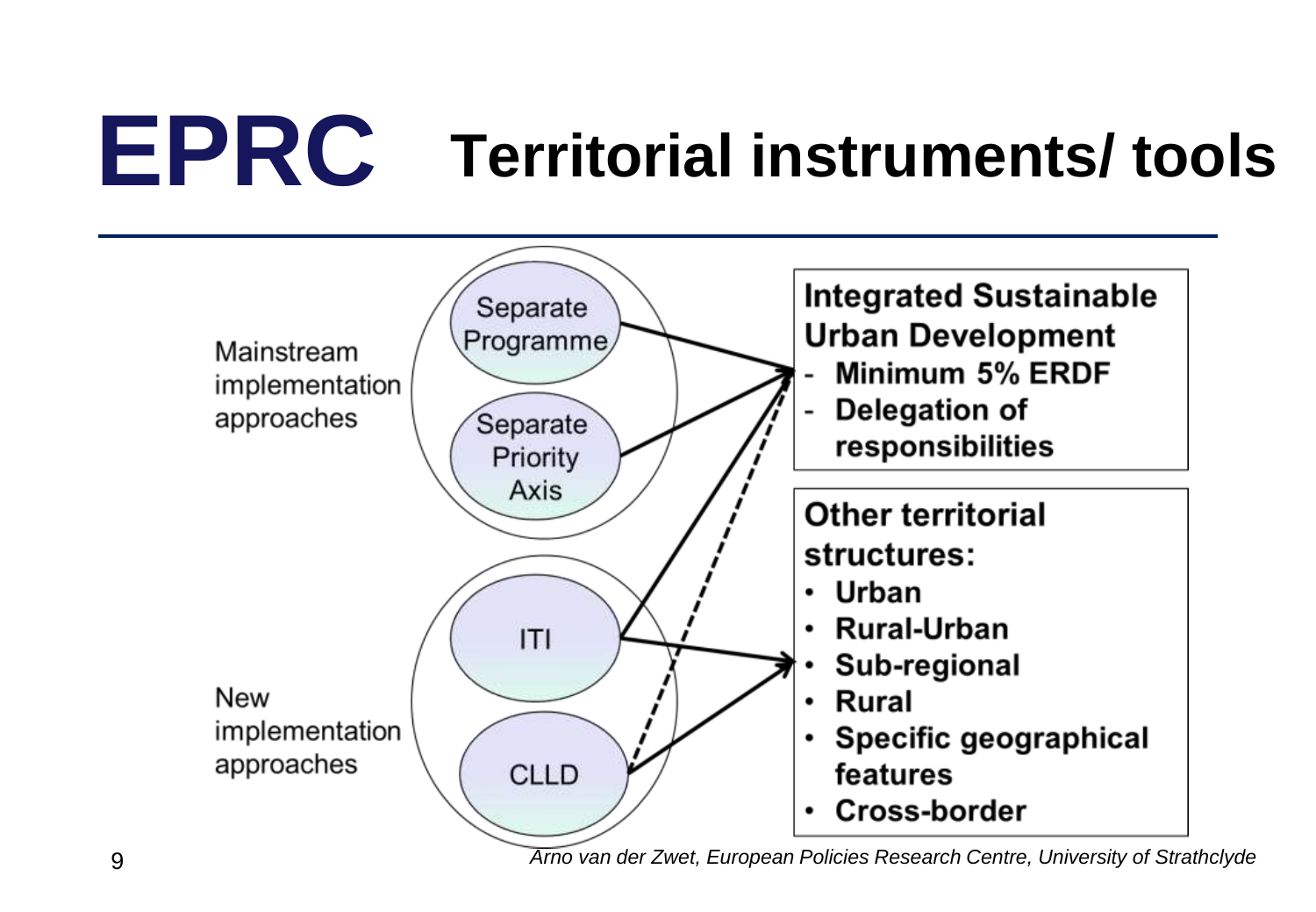## **EPRC Uptake of instruments across EU**

- 20 Member States intend to use ITIs
- 17 Member States use CLLD (ERDF and ESF)
- Uptake also varies internally
	- ITI is a major implementation mechanism in Flanders
	- CLLD a major feature in Czech Republic but in Austria only one region.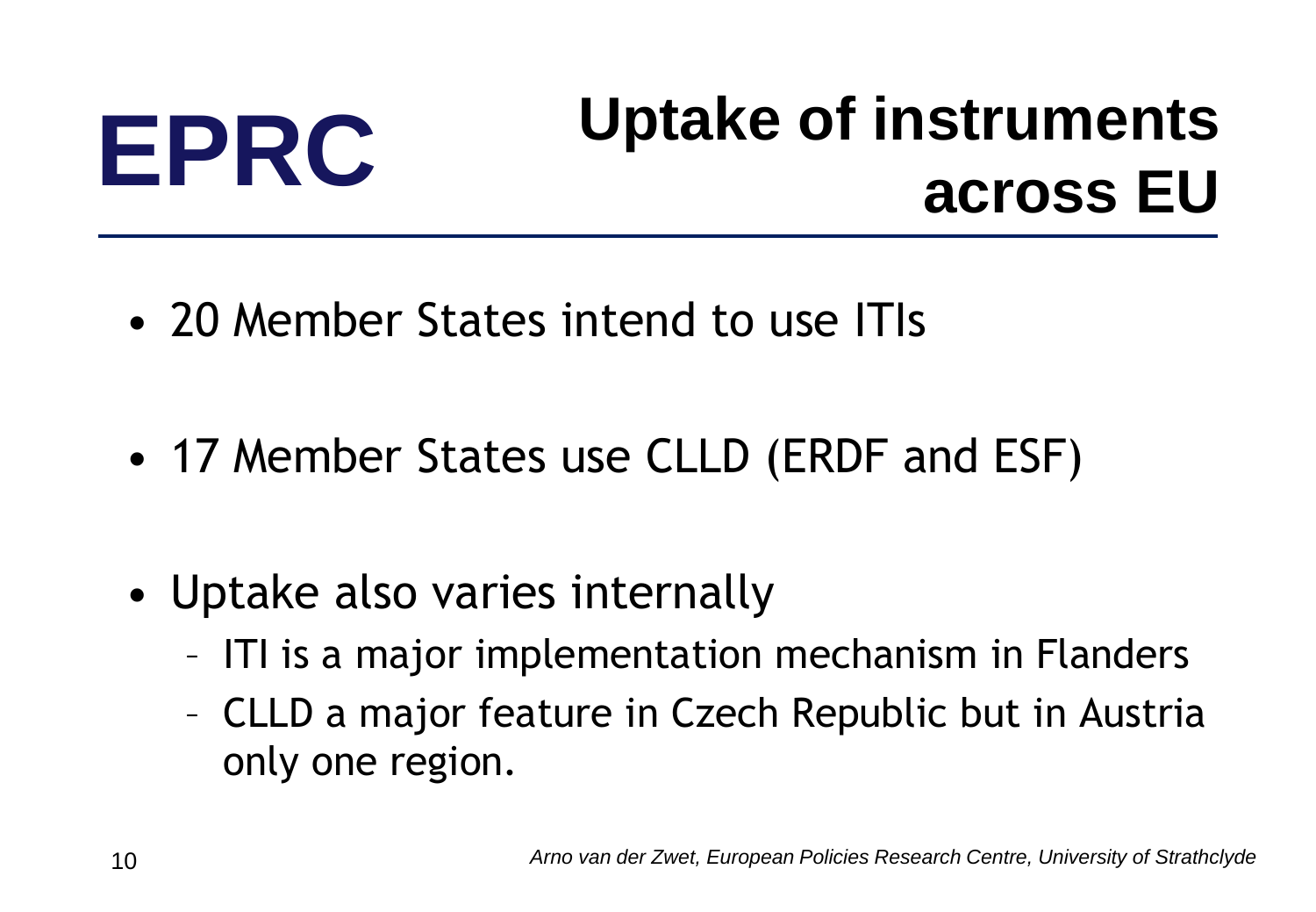## **EPRC Implementation tools for territorial approaches**

|                         | <b>Priority Axes</b><br>for SUD | <b>ITI for SUD</b> | <b>ITI for other</b><br><b>territories</b> | <b>CLLD with</b><br><b>ERDF/ESF</b> |
|-------------------------|---------------------------------|--------------------|--------------------------------------------|-------------------------------------|
| <b>Austria</b>          | $\overline{\mathbf{x}}$         | ۰                  |                                            | X                                   |
| <b>Czech Republic</b>   |                                 | $\boldsymbol{x}$   |                                            | X                                   |
| <b>Denmark</b>          | $\boldsymbol{x}$                | ۰                  | ۰                                          | $\blacksquare$                      |
| <b>England</b>          | $\boldsymbol{x}$                | ۰                  | X                                          | X                                   |
| <b>France</b>           | $\boldsymbol{x}$                | $\boldsymbol{x}$   | $\boldsymbol{x}$                           |                                     |
| <b>Finland</b>          | ٠                               | X                  | ۰                                          |                                     |
| <b>Greece</b>           | F.                              | $\boldsymbol{x}$   | $\boldsymbol{x}$                           | $\mathsf{x}$                        |
| Nordrhein-<br>Westfalen | $\boldsymbol{x}$                | ۰                  | ۰                                          | ۰                                   |
| <b>Pais Vasco</b>       | ÷                               |                    | $\mathbf{x}$                               |                                     |
| Portugal                | X                               | X                  | X                                          | X                                   |
| <b>Slovenia</b>         | ٠                               | $\boldsymbol{x}$   |                                            | X                                   |
| <b>Vlaanderen</b>       | X                               |                    | X                                          | $\blacksquare$                      |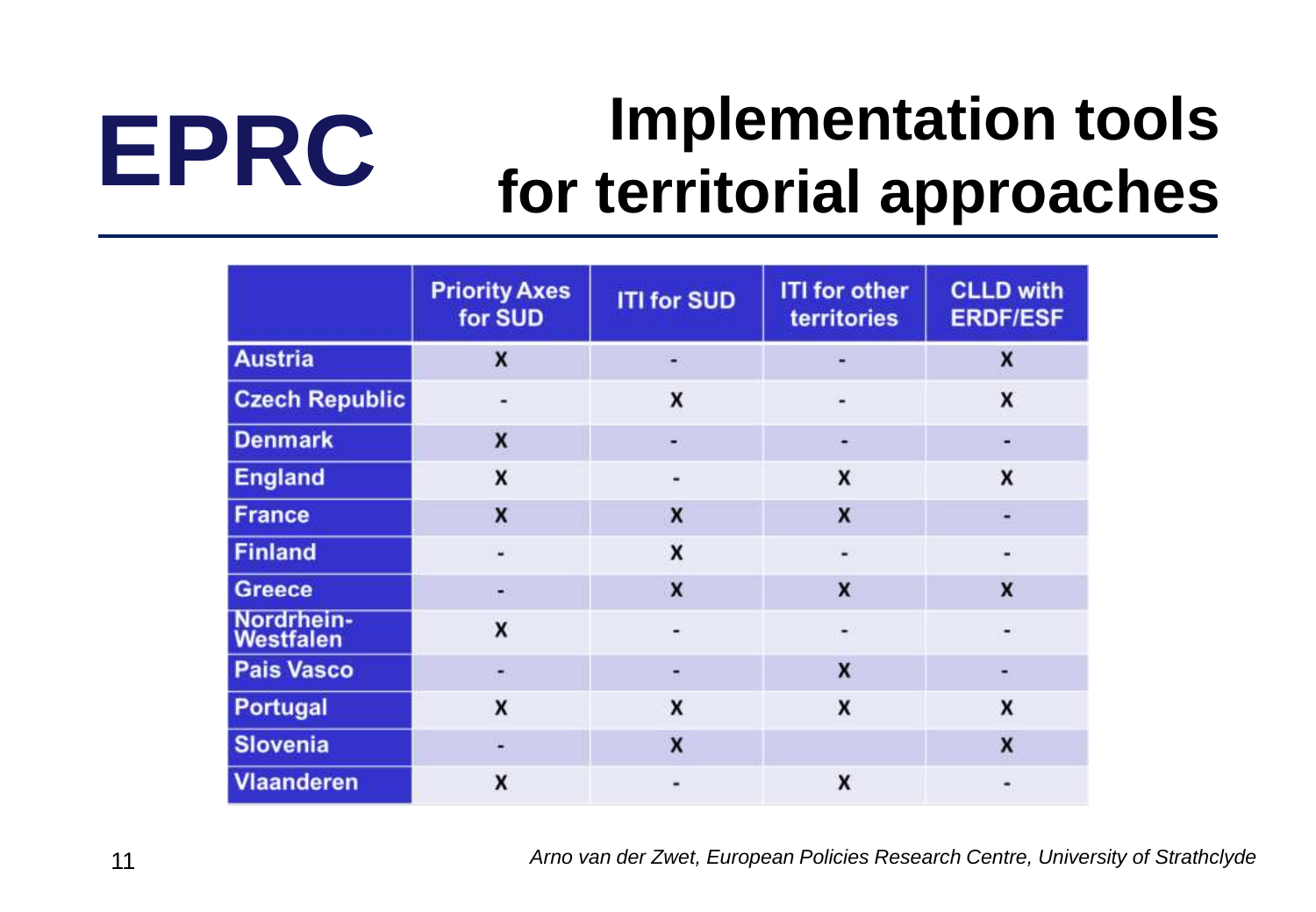## **EPRC Selecting territorial instrument**

### Selecting ITIs

- Criteria for selection often set centrally (Top-down, bottom-up and geographical indicators)
- Political process (Snowballing, historical precedent, city rivalry)
- Competitive calls

Selecting CLLD

- Shaped by rules on population coverage
- Historical precedent is important (based on Leader)
- Inclusive geographical approach (Czech Republic)
- Territorial eligibility is determined on a *de facto* basis (England)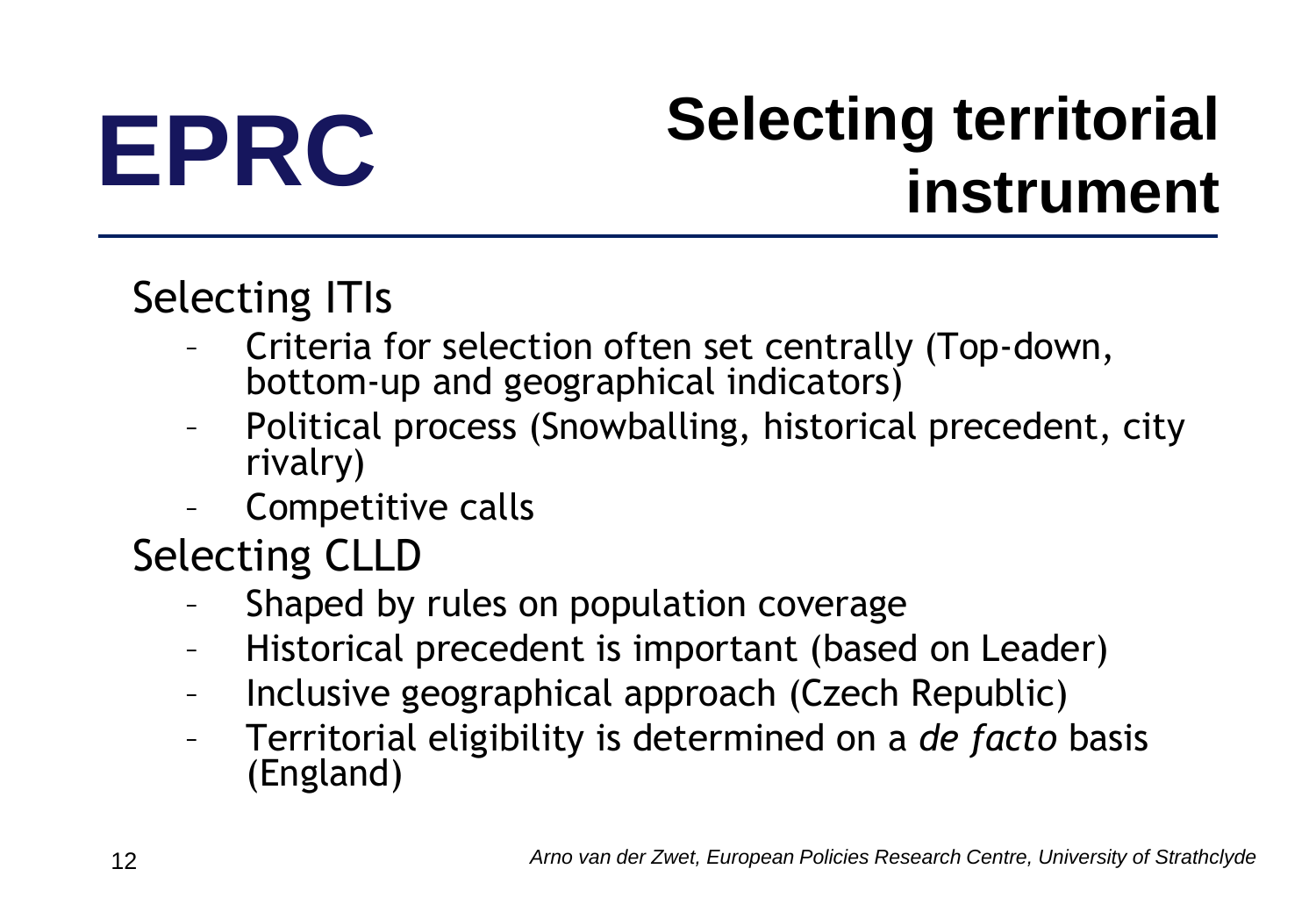## **EPRC Territorial targeting**

| <b>Country</b>        | <b>Urban</b> | <b>Sub-regional</b> | <b>Specific</b><br><b>Geographical</b><br><b>Features</b> | Inter-regional |
|-----------------------|--------------|---------------------|-----------------------------------------------------------|----------------|
| <b>Vlaanderen</b>     |              | x                   |                                                           |                |
| <b>Finland</b>        | $X^*$        |                     |                                                           | X              |
| <b>France</b>         | $X^*$        | X                   |                                                           |                |
| <b>Czech Republic</b> | $X^*$        |                     |                                                           | X              |
| <b>Greece</b>         | $X^*$        | x                   | X                                                         | X              |
| Portugal              | $X^*$        | x                   | X                                                         |                |
| <b>Pais Vasco</b>     |              |                     | X                                                         |                |
| <b>Slovenia</b>       | $X^*$        | ۰                   | ۰                                                         |                |
| <b>UK (England)</b>   | ۳            | X                   |                                                           |                |

13 *Arno van der Zwet, European Policies Research Centre, University of Strathclyde* \* ITIs used to implement SUD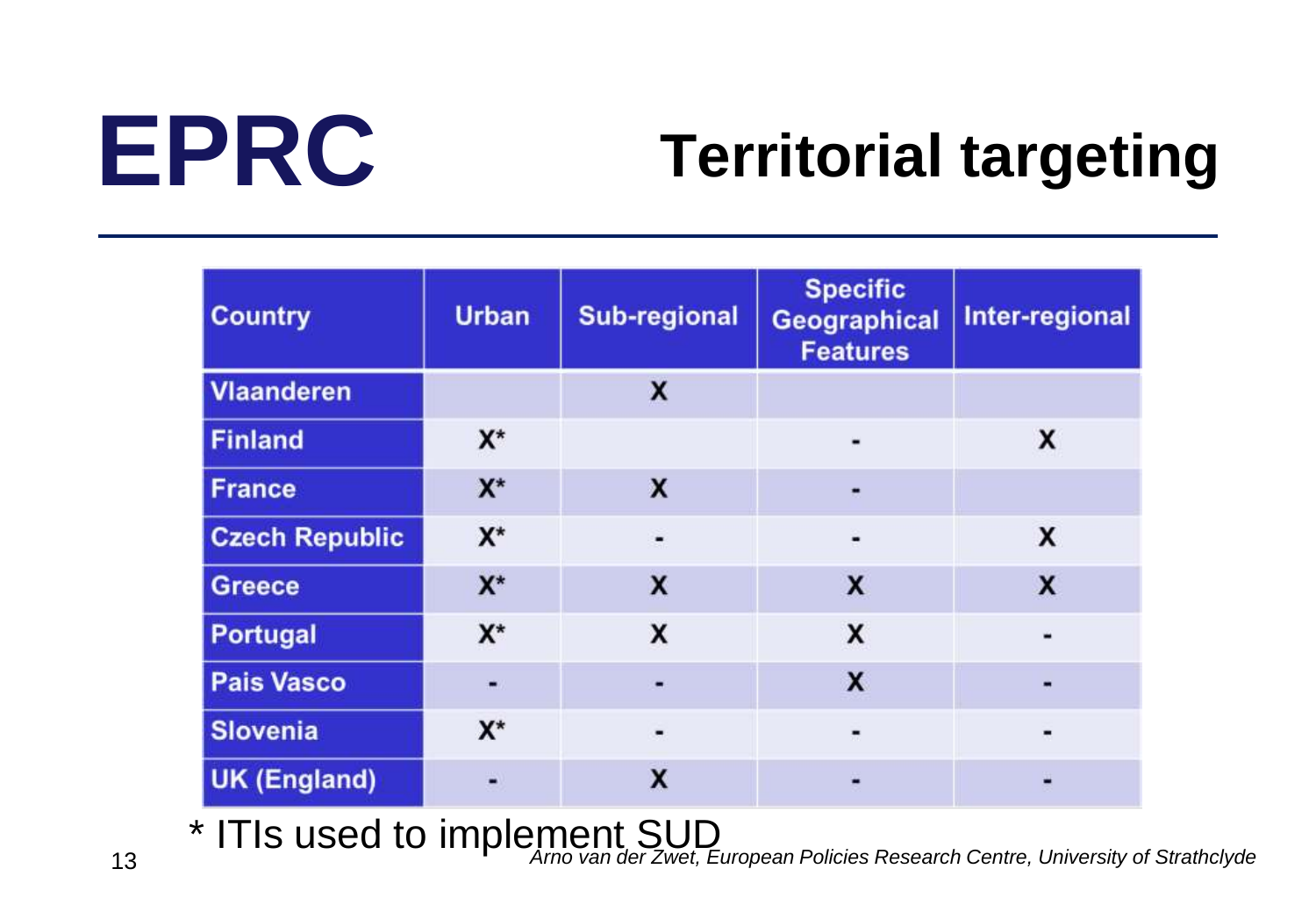## **EPRC Governance and implementation**

- Local bodies significantly involved in strategy development and implementation
- Limited use of intermediate bodies both for ITIs and CLLD
- Opt for shared management model
- Apprehension to delegate responsibilities in relation to project selection?
	- Tension between territorial and sectoral dimension
	- Concerns relating to institutional and administrative capacity
	- Scale of funding limited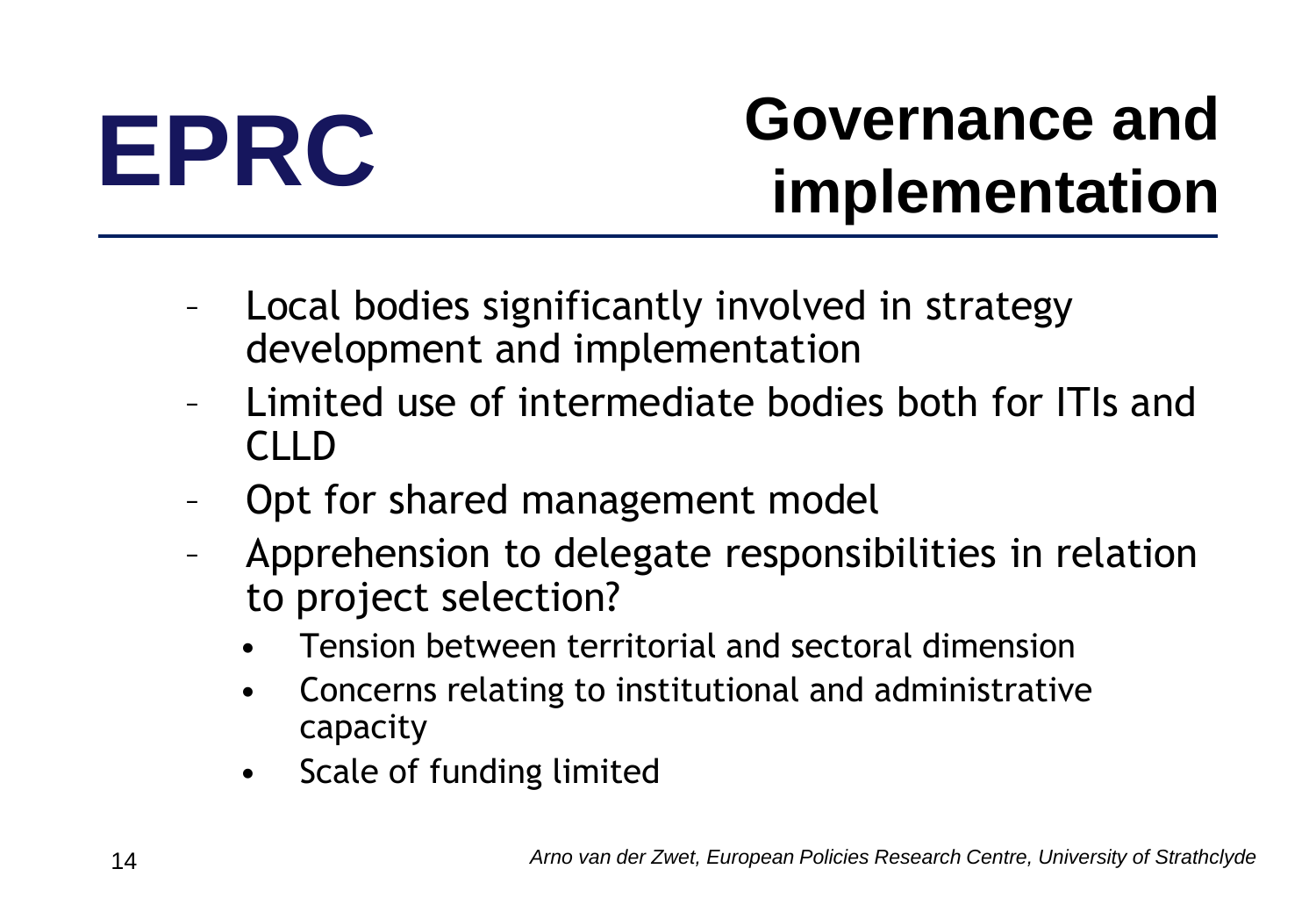## **EPRC Informal high level governance**

- Working group for Territorial Cohesion and Urban Matters (TCUM)
- Institutionalisation of informal territorial dimensions offers potential to mobilise local actors

But…

- The governance model remains largely informal and lacks transparency
- Representation is structured to national institutions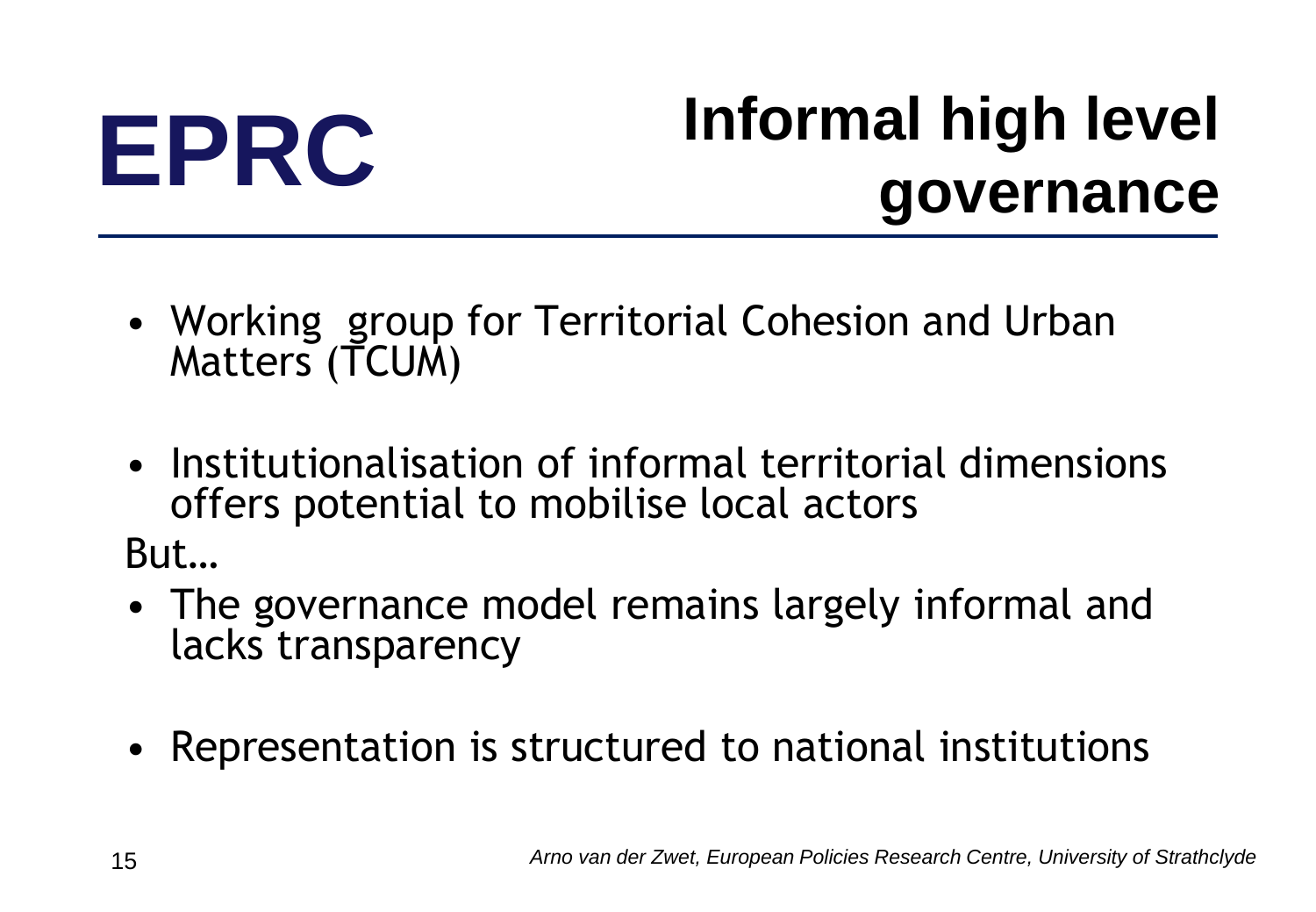## **EPRC Potential of Tterritorial approaches**

Challenges

Increased Idcal engagement Inspiration and diffusion Administrative capacity Limited critical mass Political challenges Governance challenges Result-orientation and impact Guidelines and approval

Benefits

Efficiency savings

Innovative tools

Change in mind-set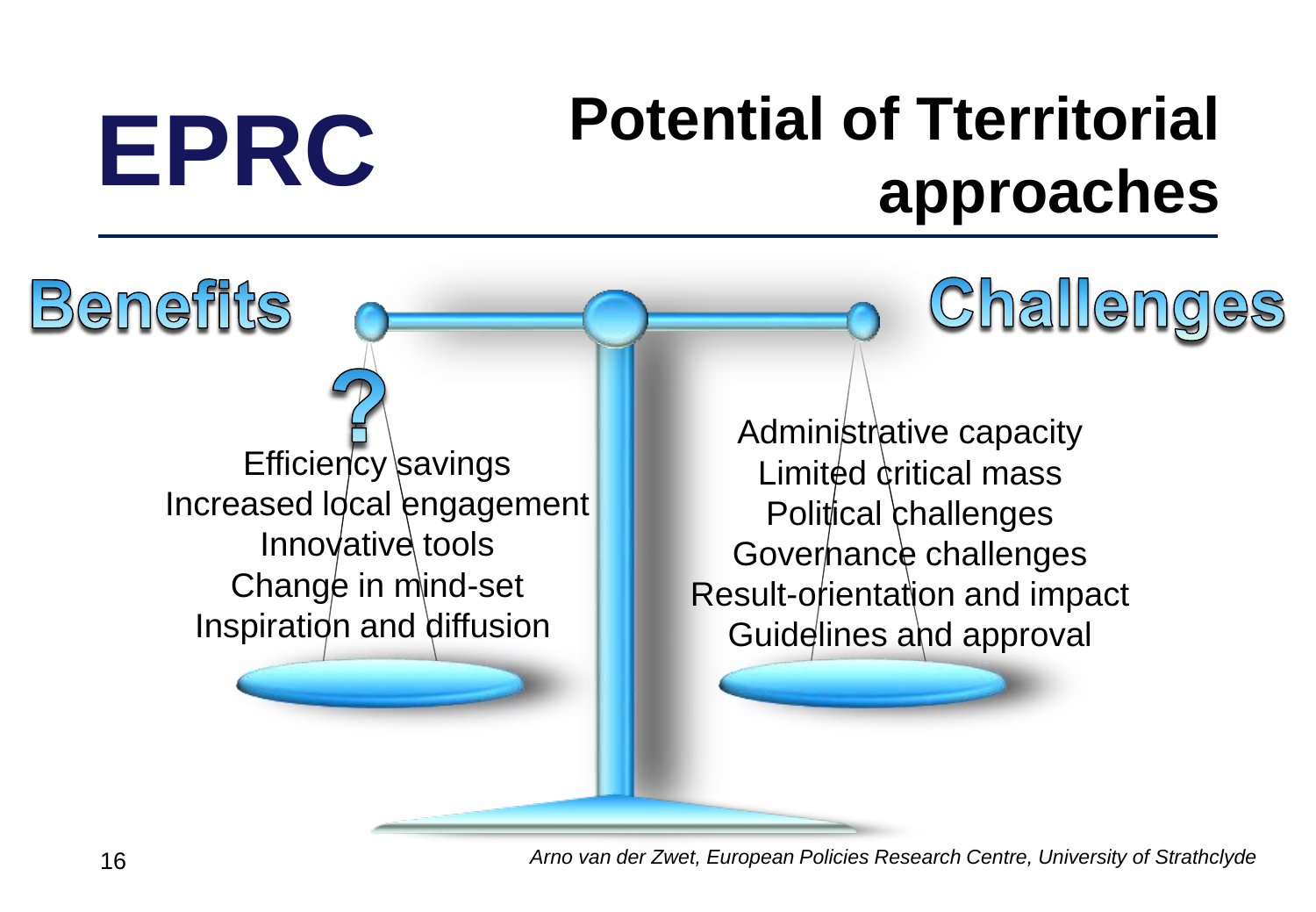## **EPRC Conclusions**

- Emerging commitments to a territorial dimension in Cohesion policy
- Delefobia? an irrational fear of delegating responsibilities?
- The largely voluntary nature of the instruments means uptake varies but also provides room for testing and experimenting the new approach
- Two competing interpretations/expectations?
	- Commission is concerned with more effective and efficient programme delivery?
	- Localities focused on securing ring-fenced budgets?
- Evaluation and monitoring with a focus on whether territorial strategies are successfully implemented and whether they contribute to Europe 2020.